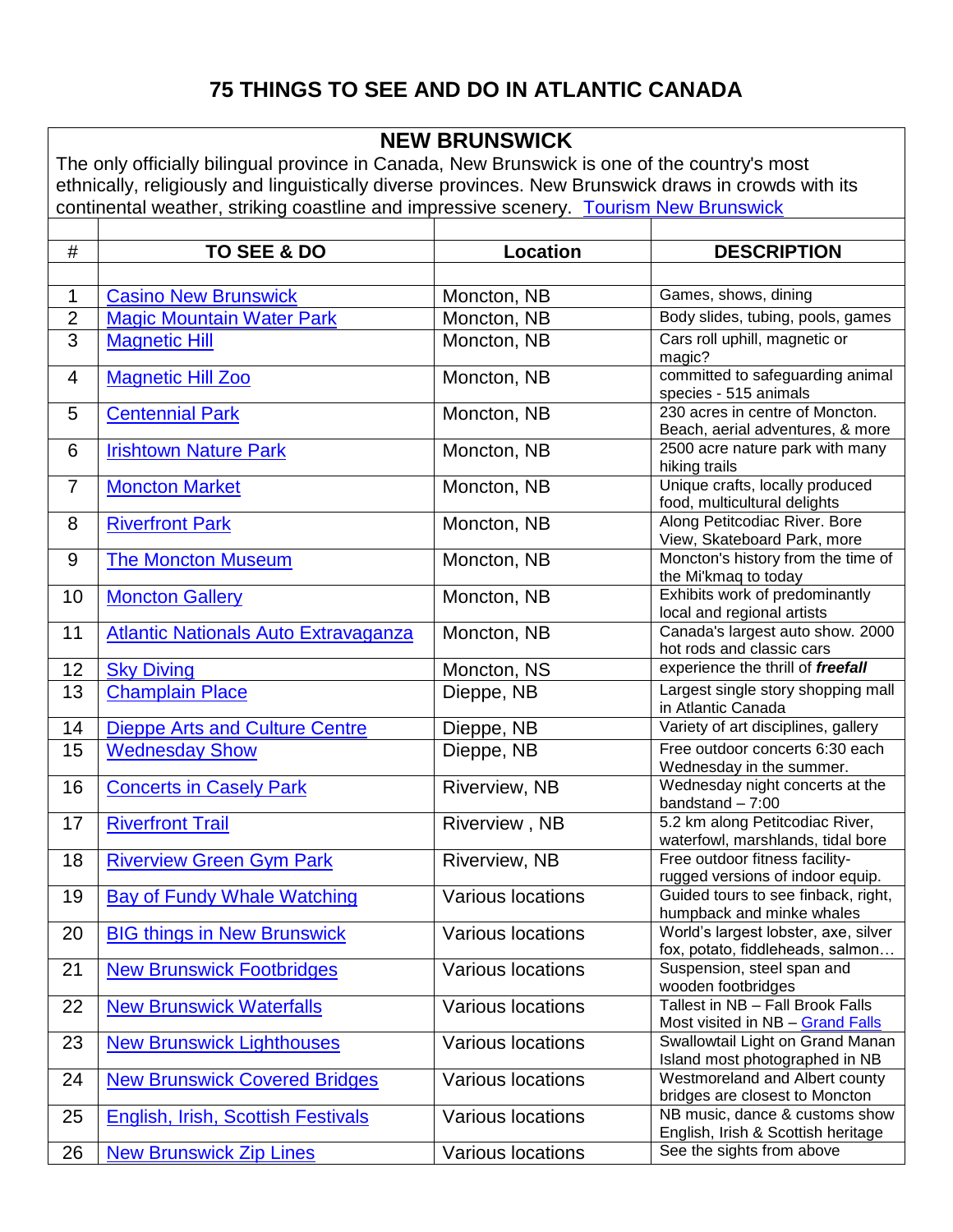| 27 | <b>New Bruswick Beaches</b>                | <b>Various locations</b> | 7 top beaches in NB. Some of the<br>warmest water north of VA                 |
|----|--------------------------------------------|--------------------------|-------------------------------------------------------------------------------|
| 28 | <b>Aboriginal Culture of NB</b>            | Various locations        | First Nations festivals & events,                                             |
| 29 | <b>Hopewell Rocks</b>                      | Hopewell Cape, NB        | traditional food, powwows<br>Towering rock formations seen at                 |
| 30 | <b>Covered Bridge Potato Chip Company</b>  | Hartland, NB             | low tide in Bay of Fundy<br>Self guided factory tour. Hot chips<br>at the end |
| 31 | <b>Fundy National Park</b>                 | Alma, NB                 | Rugged coastline highest tides in<br>the world, more than 25 waterfalls       |
| 32 | <b>Buskers Festivals</b>                   | Saint John, NB           | Street performers at Market<br>Square                                         |
| 33 | <b>Discover Saint John</b>                 | Saint John, NB           | Recreation, culture, history, high<br>tides, zip line & other adventures      |
| 34 | <b>Historic Garrison District</b>          | Fredericton, NB          | Changing of the Guard, concerts,<br>heritage tour, outdoor theatre, etc       |
| 35 | <b>Fredericton Geocaching Tour</b>         | Fredericton, NB          | Find 30 caches and explore roads<br>less travelled                            |
| 36 | <b>St. Martins Sea Caves</b>               | St. Martins, NB          | Carved by tides, explore the<br>caves at low tide                             |
| 37 | <b>Chocolate Museum</b>                    | St. Stephen, NB          | Original Ganong chocolate factory<br>is now an interactive museum             |
| 38 | <b>Fort Beauséjour</b>                     | Aulac, NB                | Built by French in 1751. Also<br>enjoy kite flying & bird watching            |
| 39 | <b>McAdam Railway Station</b>              | McAdam, NB               | Built in 1900, now restored and<br>offers museum and meals                    |
| 40 | <b>Kings Landing Historical Settlement</b> | Prince William, NB       | Living history museum 1800's.<br>Wool spinning, butter making                 |
| 41 | Le Pays de la Sagouine                     | Bouctouche, NB           | Reproduction of an Acadian<br>prohibition-era fishing village                 |
| 42 | <b>Sackville Waterfowl Park</b>            | Sackville, NB            | Freshwater marshland 150<br>species birds, 200 species plants                 |
| 43 | <b>Campbell Carriage Factory Museum</b>    | Middle Sackville, NB     | Re-live the 'Horse and Buggy Era'<br>of the Tantramar Marshes                 |
| 44 | <b>Acadian Isles Treasurers</b>            | Lameque & Miscou, NB     | Beaches, unique lighthouses, and<br>adventure.                                |
| 45 | <b>Bay of Fundy Islands</b>                | Bay of Fundy             | Grand Manan, Campobello<br>Island, Deer Island                                |
| 46 | <b>New Brunswick Botanical Gardens</b>     | Edmundston, NB           | Discover natural flora of NB,<br>themed gardens, butterflies.                 |

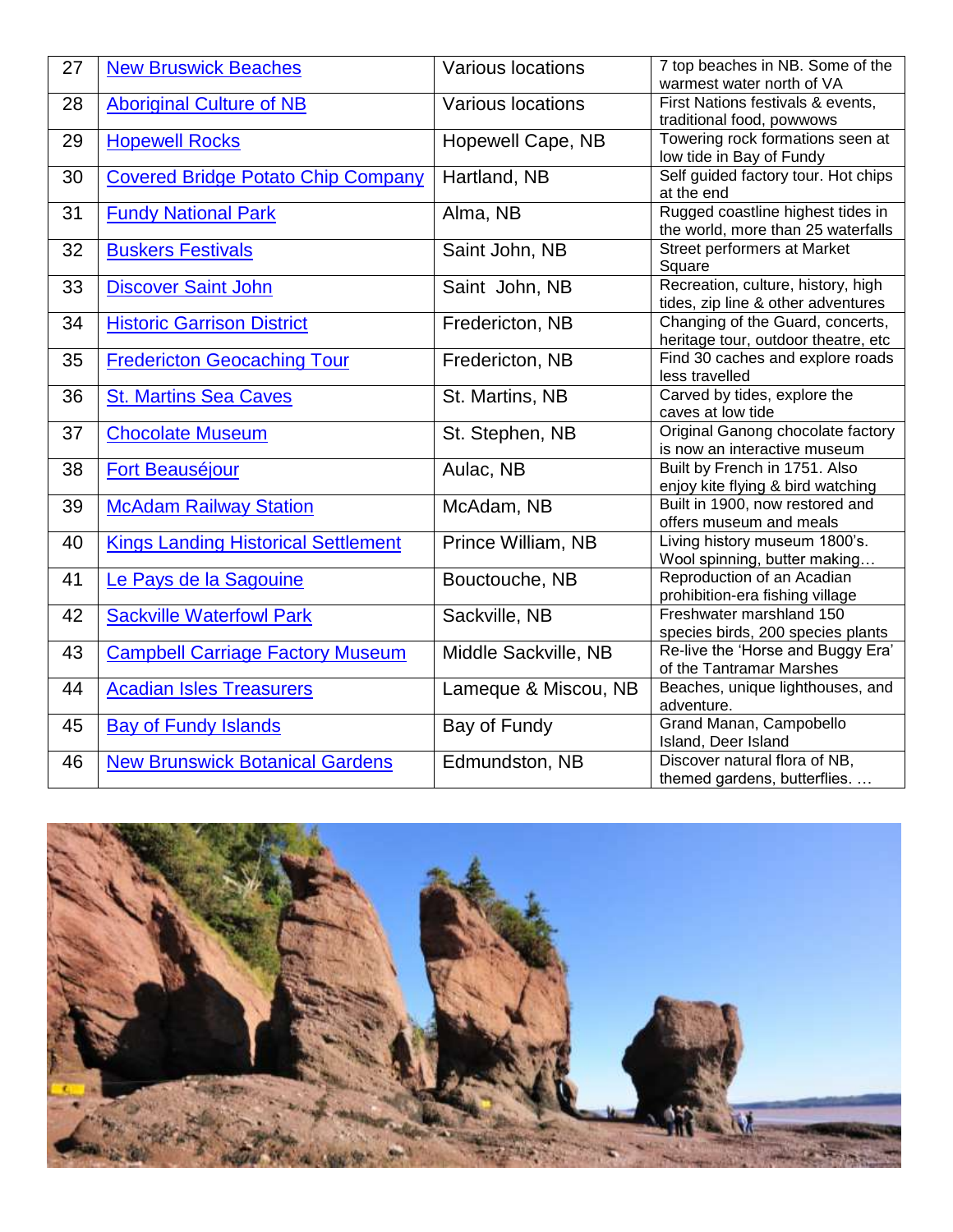### **NOVA SCOTIA**

Steeped in Mi'kmaq, Acadian and Scottish history, [Nova Scotia](http://www.novascotia.worldweb.com/) has 7,600 km (4,759 mi) of coastline, offering breathtaking scenery, ocean-based fun, rolling hills and mountains, cultural adventures sports heroes, legendary musicians, reconstructed fortresses, seaside vineyards... [NS Tourism](http://www.novascotia.com/)

| #  | <b>TO SEE &amp; DO</b>                  | <b>Location</b>          | <b>DESCRIPTION</b>                                                              |
|----|-----------------------------------------|--------------------------|---------------------------------------------------------------------------------|
|    |                                         |                          |                                                                                 |
| 47 | <b>Halifax Public Gardens</b>           | Halifax, NS              | 16 acre Victorian garden. Unique<br>plantings, fountains, bandstand             |
| 48 | <b>Halifax Waterfront Boardwalk</b>     | Halifax, NS              | Harbour tours, Maritime Museum,<br>Titanic exhibit, eclectic shops              |
| 49 | <b>Halifax Citadel</b>                  | Halifax, NS              | Overlooking the city & harbour,<br>sentry changes, firing of cannons            |
| 50 | <b>Ghost Walk of Historic Halifax</b>   | Halifax, NS              | Eerie tales of haunted buildings,<br>troubled spirits, odd occurrences          |
| 51 | <b>Peggy's Cove Lighthouse</b>          | Peggy's Cove, NS         | Most visited lighthouse in the<br>world, granite carvings, shops                |
| 52 | <b>Old Town Lunenburg</b>               | Lunenburg, NS            | <b>UNESCO World Heritage Site,</b><br>Shipbuilding (original Bluenose)          |
| 53 | <b>Grand Pré National Historic Site</b> | Grand Pré, NS            | Acadian settlement 1682-1755<br>Acadians deportation 1755-1762                  |
| 54 | <b>Cape Breton Island</b>               | Cape Breton Island, NS   | Ride the Cabot Trail, Ceilidh's<br>artisans, highland games, whales             |
| 55 | <b>Fortress of Louisbourg</b>           | Louisbourg, NS           | 18 <sup>th</sup> century French fortress.<br>Costumed staff portray period life |
| 56 | <b>Joggins Fossil Cliffs</b>            | Joggins, NS              | World's most complete fossil<br>findings of life in the "Coal Age"              |
| 57 | <b>Wolfville Magic Winery Bus</b>       | Wolfville, NS            | Hop-on Hop-off tour of wineries in<br>a British double decker bus.              |
| 58 | <b>Road Trips</b>                       | <b>Various locations</b> | Glooscap, bagpipes, seafood,<br>Celtic culture, wineries, villages              |

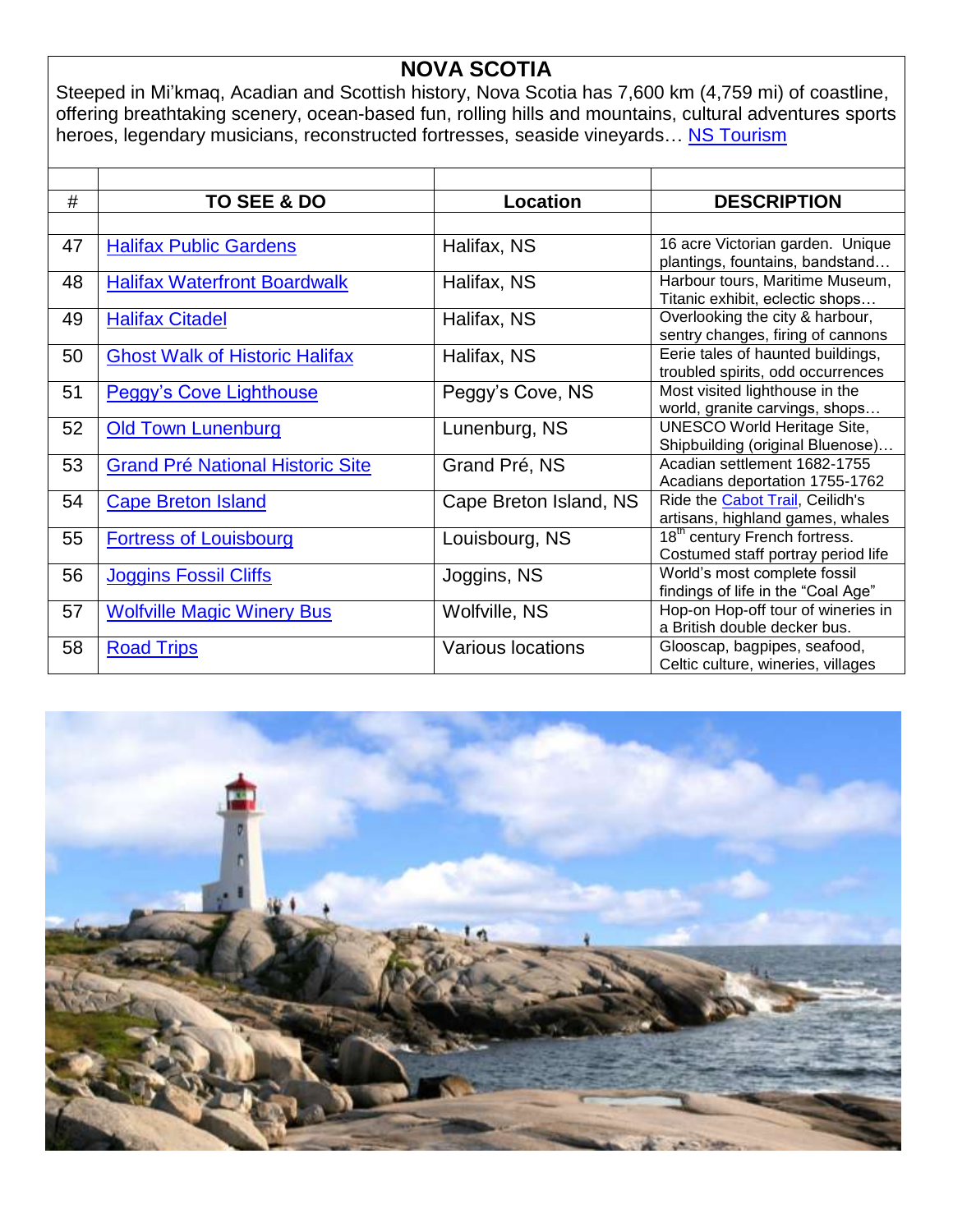# **PRINCE EDWARD ISLAND**

Canada's smallest province, in both land and population, has several informal names: "Garden of the Gulf" and "Birthplace of Confederation" The island's landscape is pastoral, with rolling hills, woods, miles of sand beaches, ocean coves and the famous red soil. [Tourism Prince Edward Island](http://www.tourismpei.com/about-pei)

| #  | <b>TO SEE &amp; DO</b>                       | <b>Location</b>          | <b>DESCRIPTION</b>                                                   |
|----|----------------------------------------------|--------------------------|----------------------------------------------------------------------|
|    |                                              |                          |                                                                      |
| 59 | <b>Green Gables Heritage Place</b>           | Cavendish, PE            | Inspirational site for setting of<br>Anne of Green Gables novels.    |
| 60 | <b>Scenic Drives</b>                         | <b>Various locations</b> | North Cape, Central and Points<br><b>East Coastal Drives</b>         |
| 61 | <b>Prince Edward Island Beaches</b>          | Various locations        | White and red sand beaches.<br>Sand that sings?                      |
| 62 | I Dig Therefore I Clam                       | Victoria-by-the-Sea, PE  | Kayak to Tryon Shoals, dig a feed<br>of clams, make chowder - mmmm   |
| 63 | <b>Canadian Potato Museum</b>                | O'Leary, PE              | Celebrate world famous PEI<br>potatoes. Make potato fudge            |
| 64 | Deep Sea Fishing                             | <b>Various locations</b> | Cast you line in the deep blue sea<br>aboard a chartered boat.       |
| 65 | <b>The Bottle Houses</b>                     | Cap-Egmont, PE           | Life-size buildings made of 25,000<br>recycled glass bottles         |
| 66 | <b>Confederation Bridge, Gateway Village</b> | Borden-Carleton, PE      | Cross the bridge, then play in the<br>park, shop, eat and sight see. |
| 67 | <b>Cows Creamery (Famous Ice Cream)</b>      | Charlottetown, PE        | Take the tour, eat samples, buy<br>an udderly cool COWS T-shirt      |

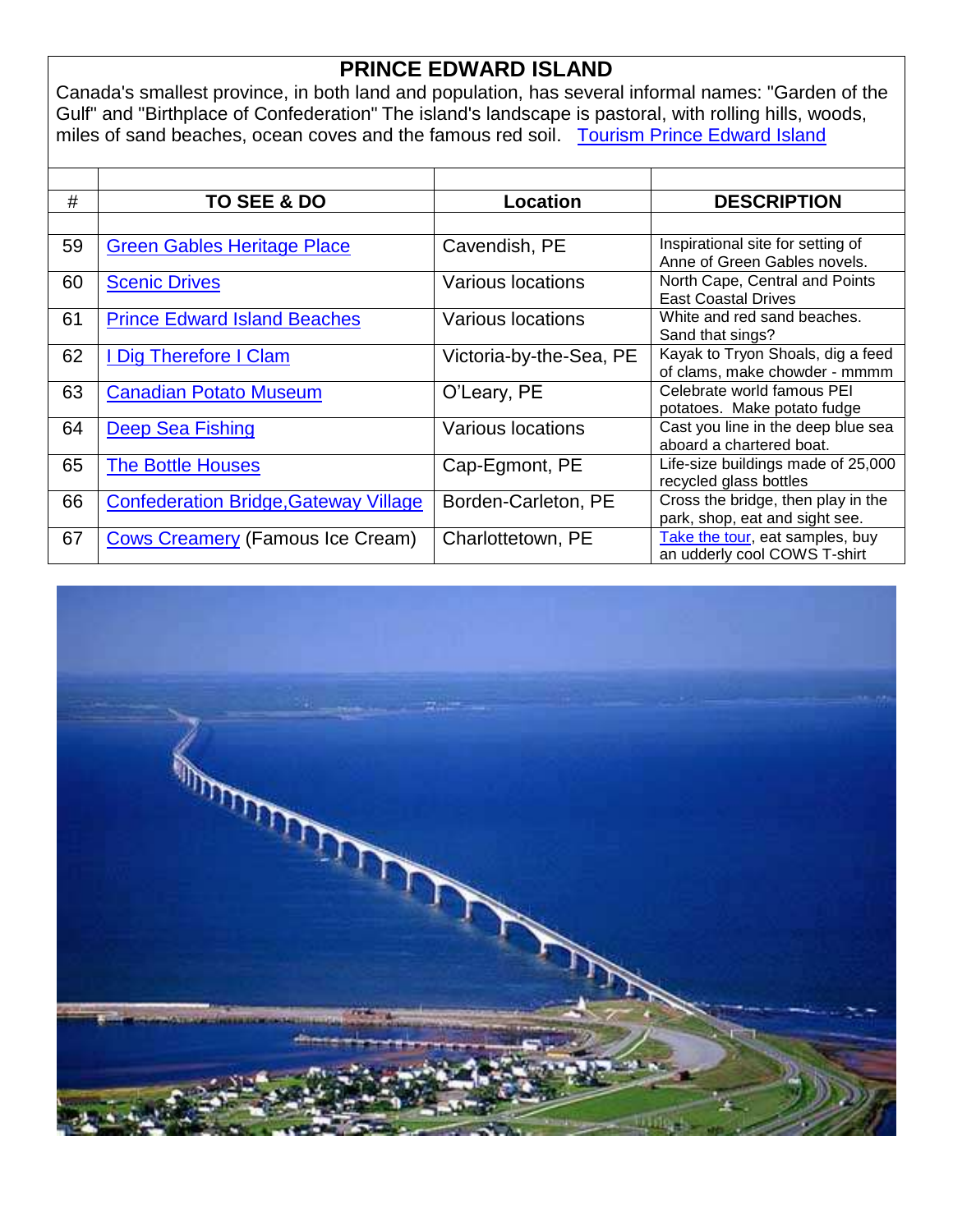# **NEWFOUNDLAND AND LABRADOR**

On the most easterly edge of North America, where the sun rises first, where Vikings landed over 1,000 years ago, where the most concentrated population of moose on the planet live, where rugged unspoiled natural wonders exist, you'll find Newfoundland and Labrador. [NL Tourism](http://www.newfoundlandlabrador.com/)

| #  | TO SEE & DO                     | Location                | <b>DESCRIPTION</b>                                                    |
|----|---------------------------------|-------------------------|-----------------------------------------------------------------------|
|    |                                 |                         |                                                                       |
| 68 | <b>Gros Morne National Park</b> | Rocky Harbour, NL       | The Tablelands, Western Brook<br>Pond, hiking, boat tours, pubs       |
| 69 | L'Anse aux Meadows              | St. Lunaire-Griquet, NL | 4-5 thousand year old Viking<br>settlement                            |
| 70 | <b>Bonavista</b>                | Bonavista, NL           | John Cabot's first landfall in N.<br>America1497.Lighthouse, icebergs |
| 71 | <b>Signal Hill</b>              | St. John's, NL          | Historic uses, communication, de-<br>fense, observation. Cabot Tower  |
| 72 | <b>George Street</b>            | St. John's, NL          | Entertainment district- pubs,<br>restaurants. Get screeched in.       |
| 73 | <b>Cape Spear</b>               | St. John's NL           | Oldest surviving lighthouse in<br>Newfoundland and Labrador           |
| 74 | <b>Battle Harbour</b>           | Battle Island, Labrador | A restored salt fish premises and<br>community                        |
| 75 | <b>Scenic Touring Routes</b>    | Newfoundland & Labrador | Explore the province                                                  |